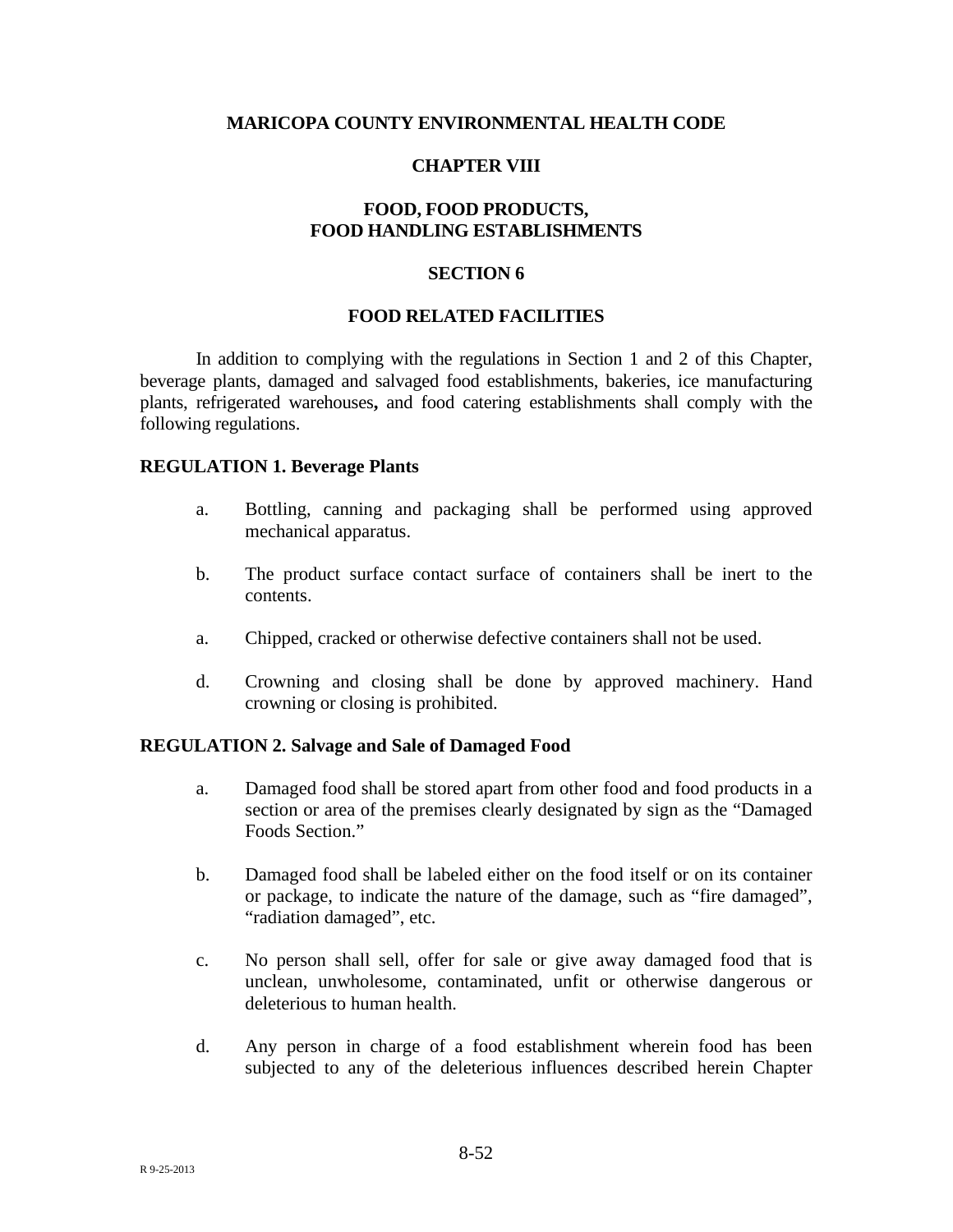VIII, Section 1, definition of damaged food, shall notify the Department thereof before marketing such food.

# **REGULATION 3. Bakeries**

- a. Refrigeration All readily perishable bakery products, such as custard or cream filled pastries or pies, commonly known as cream pies shall be cooled to a temperature specified in Chapter VIII, Section 2, §3-501.16 within one (1) hour of completion and shall be kept at or below that temperature. Perishable ingredients shall be kept at a temperature specified in Chapter VIII, Section 2, §3-501.16 or less at all times.
- b. Wrapping and Transportation No bakery product shall be transported or delivered unless it is wrapped or packaged to prevent contamination. Packaging shall be done at the place of manufacture. An exception may be allowed where bakery products are transported from the place of manufacture to a retail branch store where the unwrapped products shall be displayed only in enclosed display cases. The unwrapped products may be packed for transportation in dust proof bulk containers. Bulk containers shall be of easily cleanable construction, and shall be kept clean at all times. The unwrapped contents thereof shall not be handled by drivers or any other person.
- c. Vehicles All vehicles used in transporting bakery products shall be of a closed type, dust and fly proof. All shelves used in such vehicles shall be readily removable and easily cleanable.

# **REGULATION 4. Ice Manufacturing Plants**

- a. Ice and all water used in ice manufacturing, including that used in preparing brine solutions, shall be of a safe, sanitary quality and from an approved public or private water supply system.
- b. Only potable water shall be used in sprays and in filling dipping wells, for the removal of ice cakes from the ice cans or tanks.
- c. A nonpotable water supply approved by the Department may be permitted within the establishment for purposes of fire protection and the cooling of refrigeration equipment.
- d. Ice shall not come in direct contact with water in dipping wells.
- e. If water is treated with chemicals or additives at the ice plant, the treatment and facilities shall be as approved by the Department.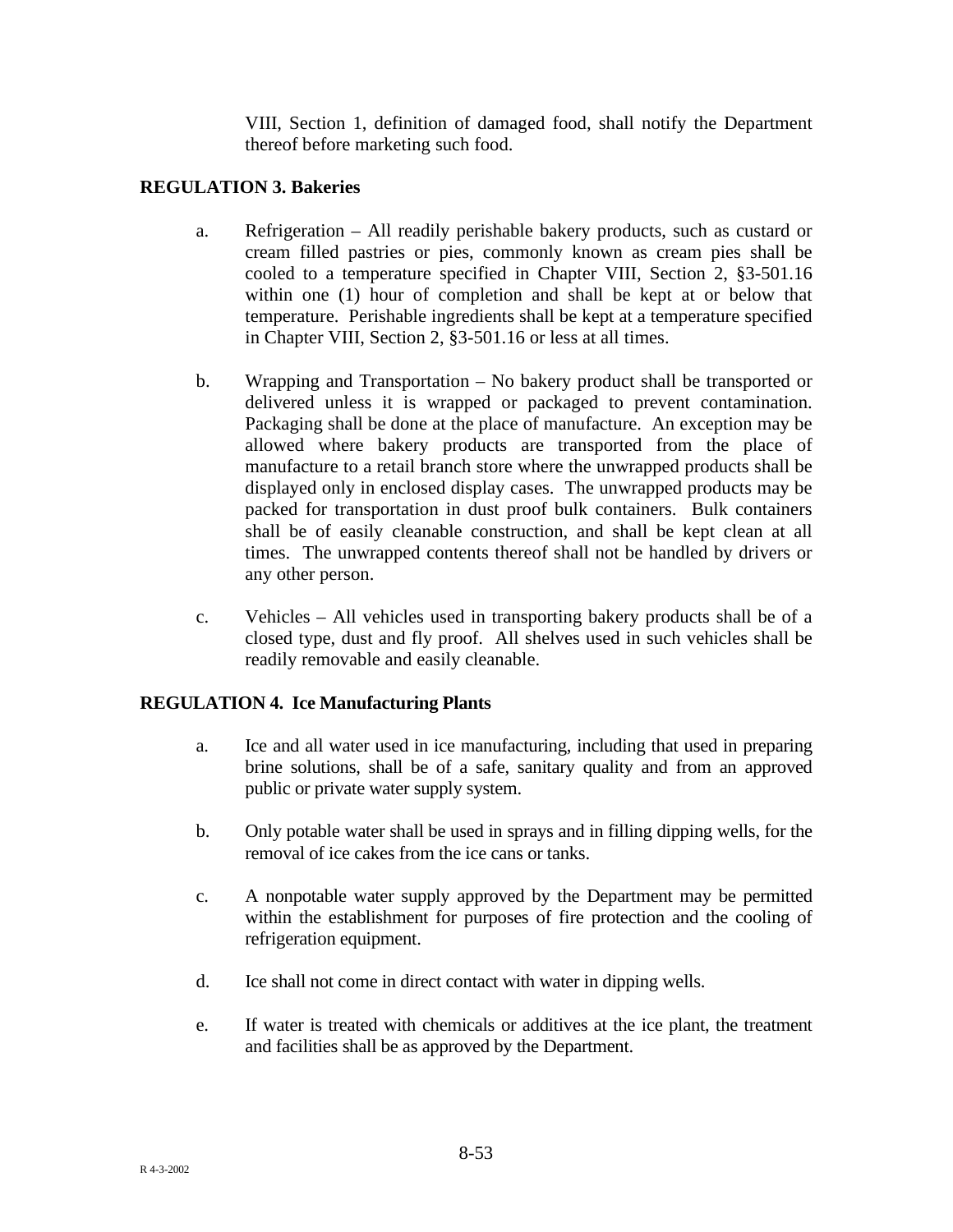- f. Air used for water agitation shall be filtered or otherwise treated to render it free of dust, dirt, insects**,** and extraneous material. Air intakes shall be so located and maintained as to accomplish this. Filters shall be located upstream from the compressor and shall be easily removable for cleaning or replacement.
- g. The blower or compressor for supplying air for water agitation shall be designed so it will deliver oil-free air.
- h. Ice shall not be stored or kept in canvas containers unless provided with a sanitary single-service liner, which protects the ice from contamination.
- i. Freezing tank covers shall be so designed and of such material as to protect the ice containers from splash, drip and other contamination. Such covers shall be equipped with lifting rings or similar devices.
- j. No person shall enter the tank room or any room or area where ice contacts a walking surface, unless they wear clean suitable boots or shoe covering. Such boots or shoe covering shall be removed when the person leaves such room or area; provided, that if boots or shoe coverings are not removed, they shall be Thoroughly washed in an approved sanitizing solution before reentering such rooms or areas.
- k. Ice for human consumption shall be transported in clean, enclosed vehicles. Vehicles hauling unpackaged ice shall be thoroughly washed immediately prior to loading with ice.
- l. That part of core suction or filling equipment that penetrates the ice block shall be properly protected against contamination when not in use. Where a protective collar is used, it shall be large enough and so positioned as to prevent the tip of the suction or filling tube from touching the deck when it is laid down.
- m. Ice used for human consumption shall not be cracked, chipped, crushed, packaged, or pulverized on delivery trucks, loading platforms or on the ground. This operation shall be performed in an enclosed protected area.
- n. All cubed or crushed ice shall be transported and delivered in clean, closed, single-service bags, cartons or containers**,** which shall be stored in a clean dry place until use, and shall be handled in a sanitary manner. Single-service containers shall be used once only.
- o. No toilet room or toilet vestibule shall open directly into ice making or ice storage areas.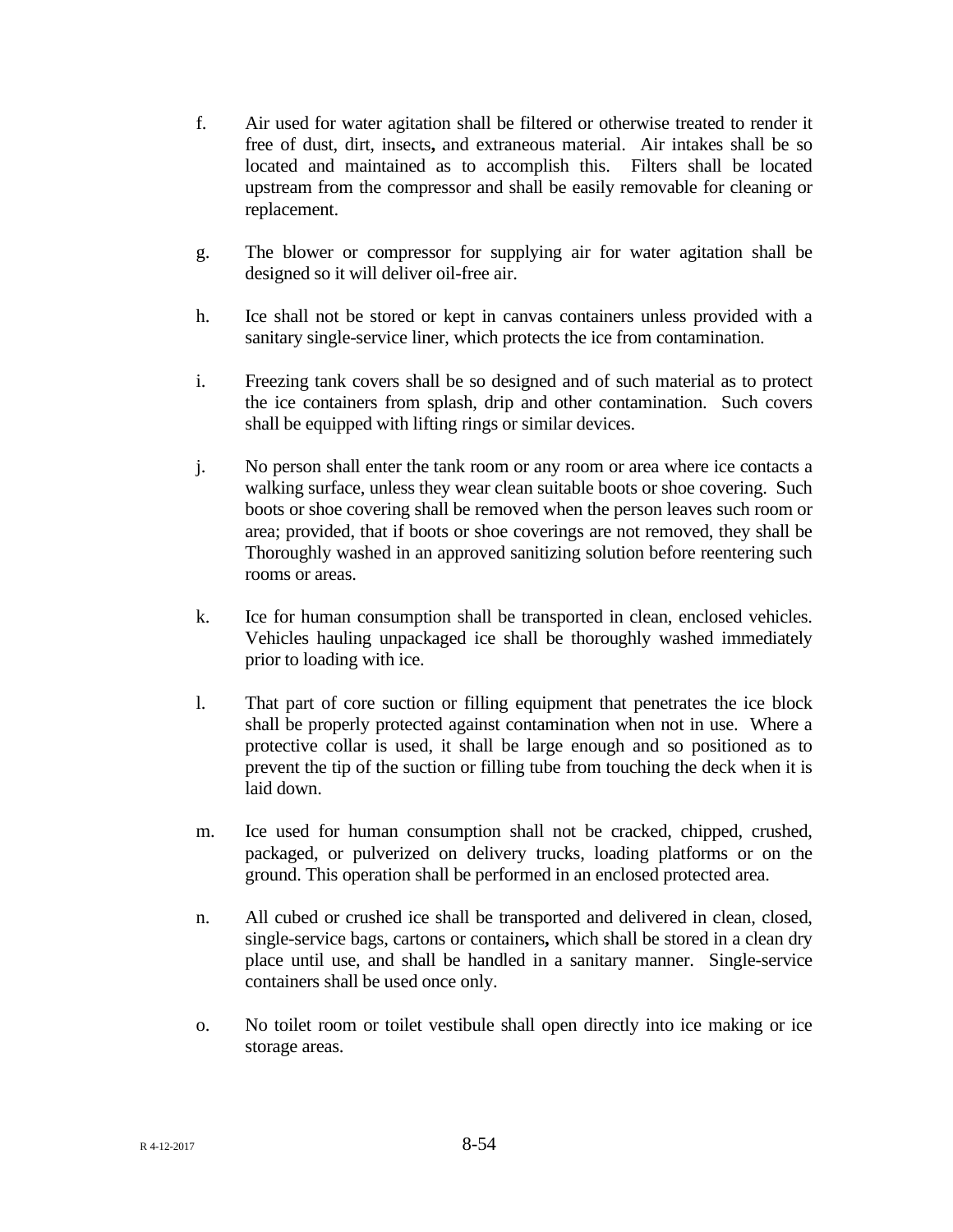- p. Containers used to package ice for retail sale shall be labeled in accordance with 21CFR101.
- q. Ice making machines and associated equipment shall be located so that the ice will not be exposed to any source of contamination while being produced, handled, packaged**,** or stored.
- r. Ice that is available for self-service by the public shall be dispensed in singleservice packages or through a device which will not permit exposure or access to ice held in storage.

# **REGULATION 5. Refrigerated Warehouses**

- a. No food shall be placed, received or kept in a refrigerated warehouse unless such food is in a pure and wholesome condition. Food or food products marked "withheld", "embargoed" or "condemned" shall be kept in a place and under conditions which have been approved by the Department.
- b. The operator of a refrigerated warehouse shall, upon request from the Department, when it has reasonable suspicion regarding the wholesomeness of food, submit reports setting forth the quantity and condition of any food or food product stored therein.
- c. Period of Storage No person shall keep or permit to remain in any refrigerated warehouse any food beyond the time when it is sound, wholesome and fit to remain in storage. Food found to be fit for human consumption but unfit for further storage shall at once be removed from warehouse storage. No food shall be kept or permitted to remain in any refrigerated warehouse for a longer aggregate period than twenty-four (24) calendar months except by permission of the Department. Upon written application for an extension of time, the Department may approve such request if it determines that the food is sound, wholesome and fit for further storage. If any food is held longer than twenty-four (24) months without an approved extension and neither the operator nor the Department can locate the owner of said food, after a ten (10) day notice made by registered mail to the last known address of such owners by the operator of the facility, the Department may, at its discretion, order the disposition of the food.
- d. Restorage Prohibited No food that has once been released from storage in a refrigerated warehouse and placed on the market for sale to consumers or delivered for use by the ultimate consumer, shall again be placed or stored in a refrigerated warehouse for resale for human consumption.
- e. Marks, Tags, Identification of Food The operator of each refrigerated warehouse shall assign to each lot of food and drink, when received for storage, a distinguishing lot number for identification purposes and shall keep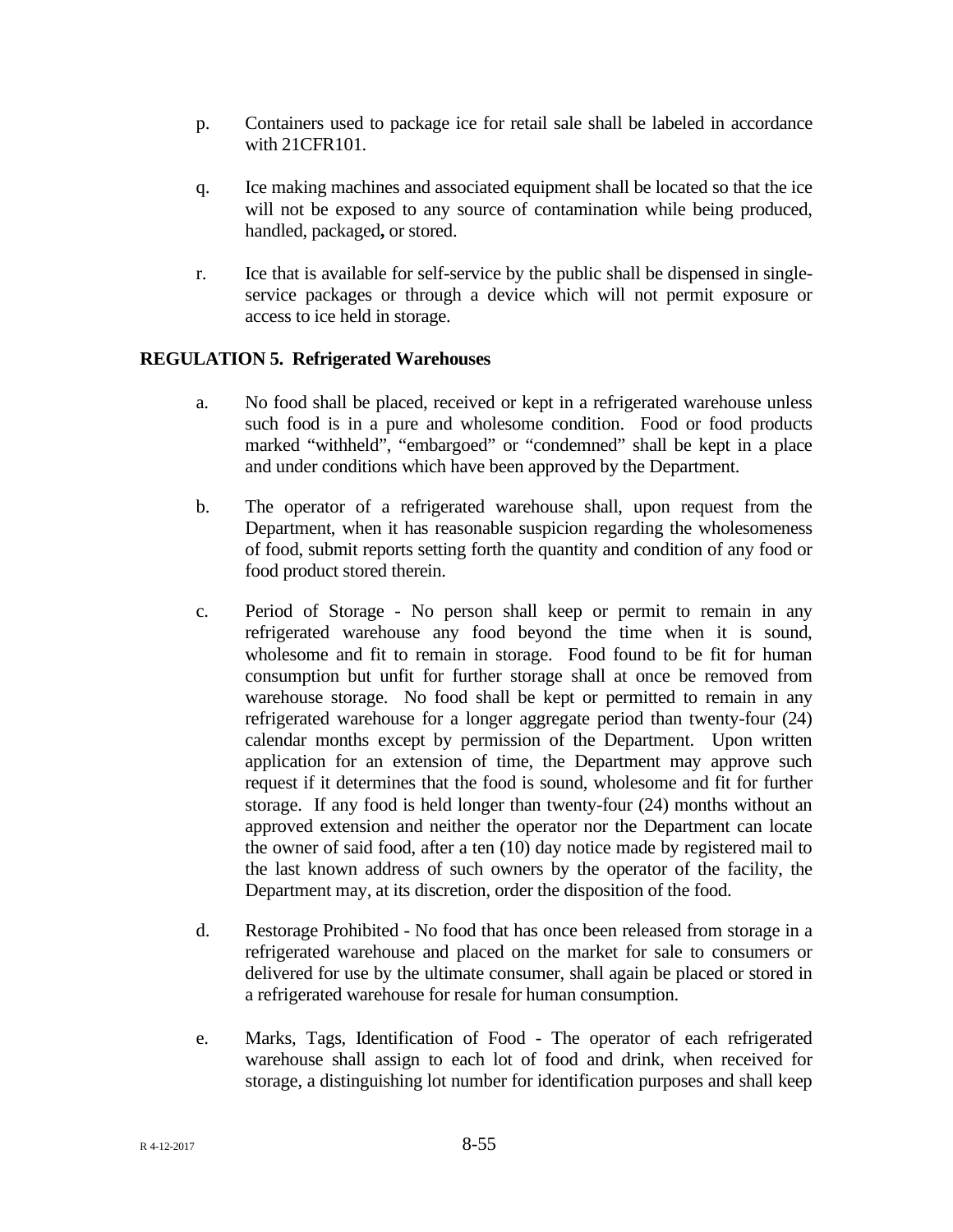an accurate record of such lot number and shall also make and keep a record of the date of the receipt and the date of removal of each lot of food and drink. No food shall be held unless plainly marked and tagged, either upon the container or upon the article itself, with the identification lot number assigned and recorded in accordance with this regulation, except that where food products are bulk-piled, palletized or piled in unit loads it will be satisfactory to have the outside of the bins in which the bulk is piled or the outside of containers marked as required.

- f. Transfer Food may be transferred from one refrigerated warehouse to another if all prior stamping, tags and marking remain thereon and such transfer is not made for the purpose of evading the provisions of this code.
- g. Alteration Prohibited No person shall alter, obliterate, mutilate, destroy, remove or eradicate any stamp, tag or mark placed upon any food package, container or food to indicate that the food was received for refrigerated storage from within or from out of the County in order to evade any of the provisions of this code.

## **REGULATION 6. Frozen Desserts**

- a. A variance is required for a food establishment that prepares a frozen dairy dessert mix/base for immediate consumption using an alternative pasteurization process.
- b. No wholesale, offsite sales or sales from a self-service retail case of frozen dairy desserts are allowed unless a license is obtained in accordance with A.R.S. § 3-607.

## **REGULATION 7. Food Caterers**

- a. All catering activities that occur prior to service must occur at the approved, permitted food establishment.
- b. Food service will generally be limited only to holding and serving as well as cooking of animal proteins, soy proteins and vegetables. Approval for limited on-site re-heating and food assembly may be granted by the Department following application review. All food preparation (breading, chopping, mixing, marinating, etc.) must be accomplished at the food service establishment.
- c. Food products that have been cooked/prepared at the event are to be discarded at the end of each day.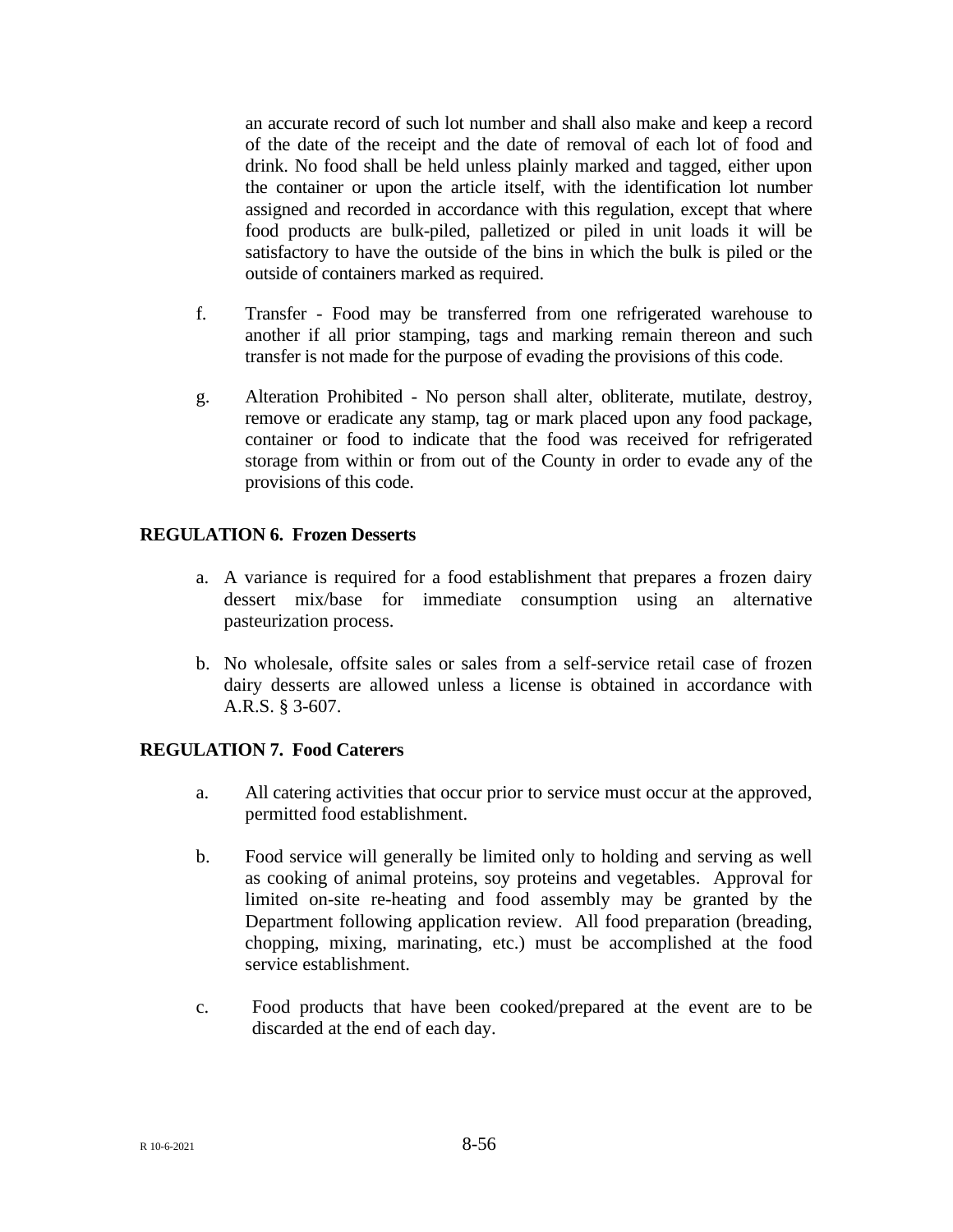- d. All food products requiring temperature control shall be transported and stored in equipment whose intended use is for such activities.
- e. All vehicles carrying food and food products shall be constructed, equipped and maintained as to protect the purity and wholesomeness of the transported products. Personal vehicles (passenger cars and station wagons, etc.) are prohibited for use with a food catering operation.
- f. Accessible hand washing facilities shall be located and maintained open at all times. Where suitable facilities are not immediately accessible, a selfcontained hand washing station, as defined in Section 3 of this Chapter, is required.
- g. Where off-site food service is to occur outdoors, acceptable booth enclosure for all food activities is required per this code.
- h. All sewage, including liquid waste, shall be emptied into an approved sewage disposal system.
- i. All foods offered for customer self-service (i.e.**,** on a buffet or similar means) shall be protected from contamination by the use of packaging, food guards, display cases**,** or other effective means. In addition, foods that have been offered in this manner shall not be offered for human consumption upon the completion of each day.
- j. Linens that do not come in direct contact with food shall be laundered between operations if they become wet, sticky or visibly soiled.
- k. An operating schedule must be provided to the Department upon request. This schedule should include dates and times of events and dates and times when food preparation will occur at the permitted food establishment.
- l. All caterers operating from a shared facility must maintain a log of visits to the commissary in the manner prescribed by this Department. This log shall be signed off by the person in charge of the commissary or their designee. This log shall be maintained at the operating location at all times.
- m. Food caterers operating at farmers markets may be approved to use an approved temporary hand wash station when the market coordinator provides written documentation that each food caterer has an approved temporary hand wash station during all times of operation.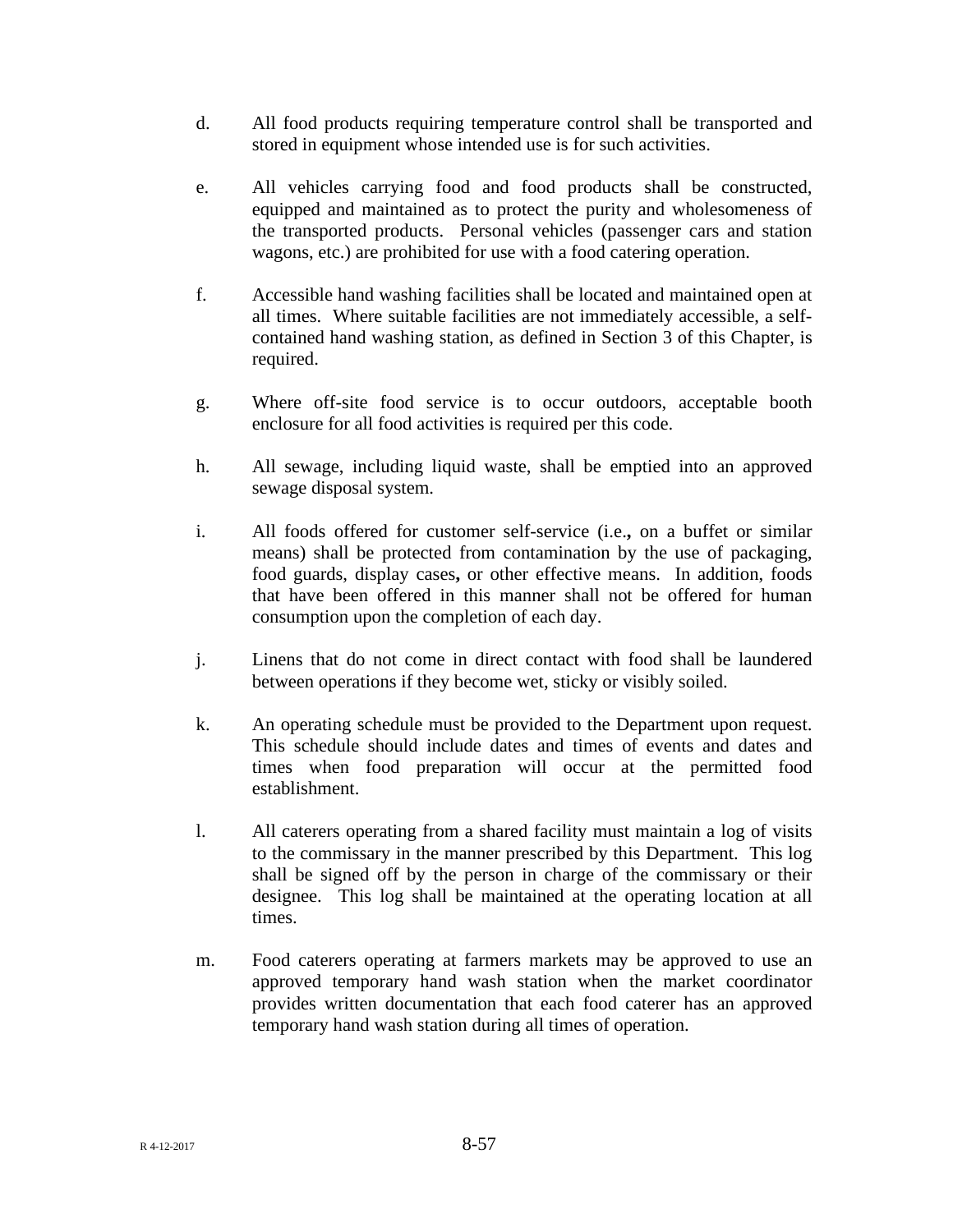## **REGULATION 8. Trial Review Establishment**

- a. Areas eligible for review under a Trial Review Establishment permit include structural items, custom equipment, unique architectural designs, alternative equipment systems, or other items the Department deems appropriate.
- b. Areas not eligible for review under a trial review establishment permit include food temperature control, personal hygiene control, chemical/reagent materials, any item directly related to cdc risk factors, or any item the Department deems could adversely impact public health.
- c. Any establishment that serves a highly susceptible population may not apply for a trial review establishment permit.
- d. At the end of the six month period, the Department will transition the business into an applicable food service establishment permit where the owner will either:
	- (1) Make all necessary modifications to meet current Maricopa County Environmental Health Code regulations; or
	- (2) Operate in compliance with a Department approved alternative design, equipment and/or active managerial control plan.
- e. The Trial Review Establishment plan review fees are the same as the Chapter I Fee Schedule "Environmental Health Plan Review" fees for categories "All Other Food Establishments", "Mobile Food Establishments" and "Pushcart Plan Review". In addition, the Trial Review Establishment permit fees are half the annual "Food Environmental Health Operating Permits" fees by class and seating capacity as listed in the Chapter I Fee Schedule.

## **REGULATION 9. Confectionary Food Establishment**

a. In facilities that do not meet §4-301.12 of the U.S. Food and Drug Administration 2017 Food Code, warewashing can be accomplished using alternative cleaning and sanitizing procedures approved by the Department. The Department will evaluate the type/quantity of utensils required to be cleaned, the type of warewashing equipment available, and the cleaning procedures developed by the applicant as part of the approval process.